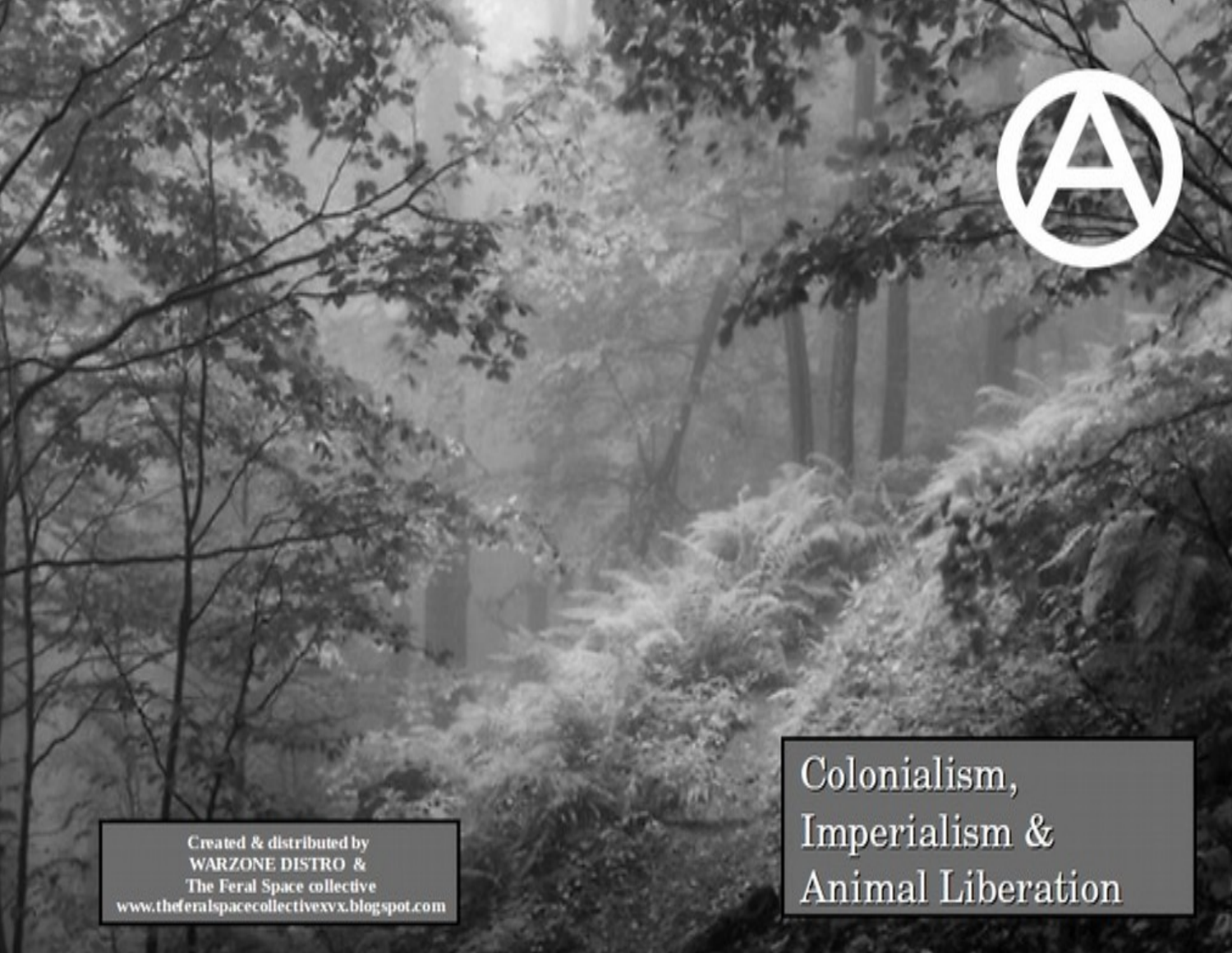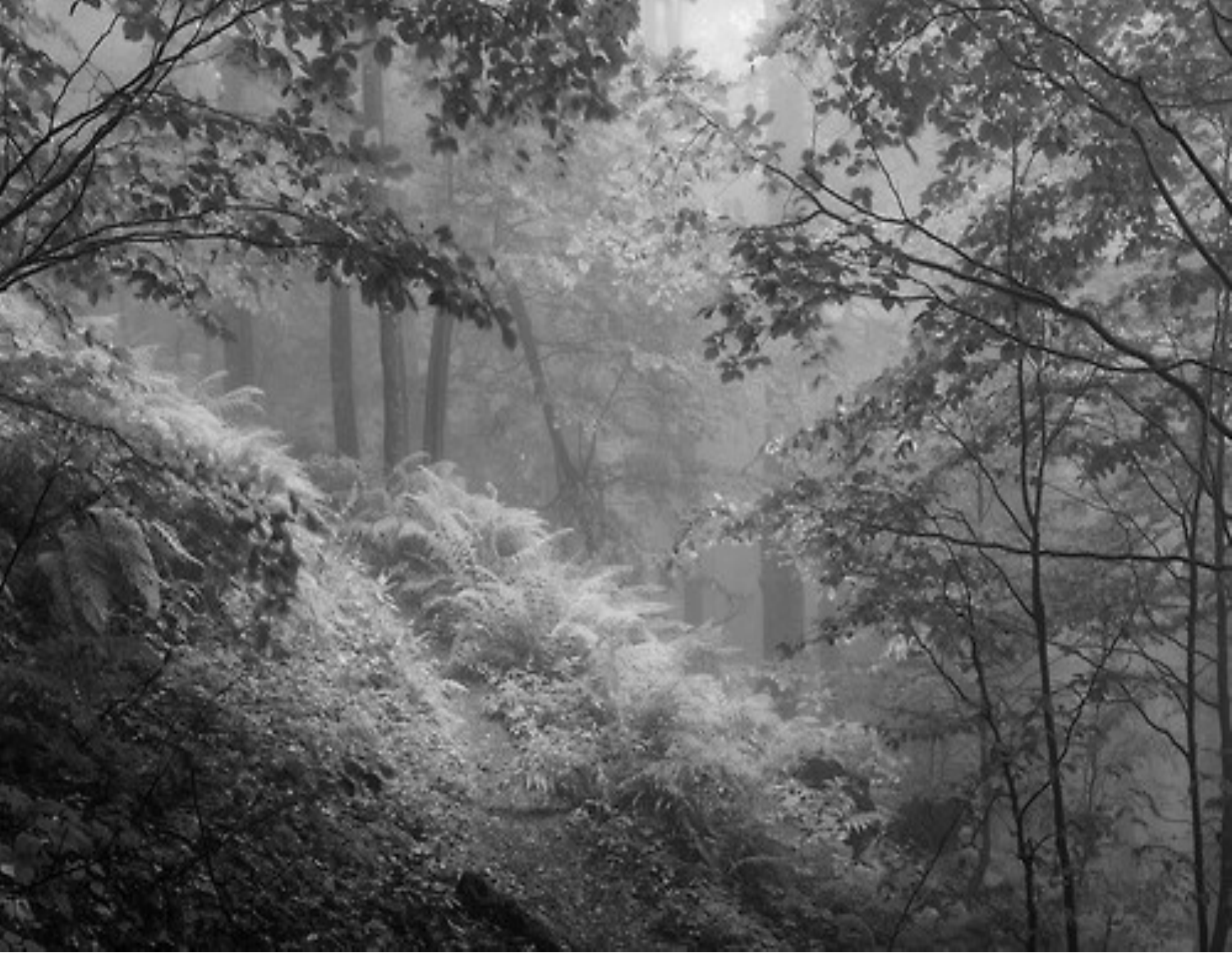wherever we face it and is often readily avoidable, so we don't have to marginalize ourselves in society or act in highly impractical ways in order to withdraw from its perpetuation. Instead, a sharp critique of capitalist practices such as industrialized animal farming can be used as a launching point for a wholesale attack on capitalism as a system. There are synergies abound comrades, and we should all support each other in building a strong, multi-faceted and vibrant movement that challenges the dominant ideologies of present society on all fronts on which they conflict with freedom and well-being.

Veganism, as an ethical choice, is thus a consistent complement to activism in the quest to end human domination over and exploitation of non-human animals. It transcends cultures, in the same way that other forms of oppression should be resisted no matter where they persist. All cultures are living and constantly evolving, and can from within their own cultural understanding find the tools and means through which speciesism, racism, sexism, capitalism or any other form of domination can be opposed. Everyone who opposes domination should find it within their interest to engage in or at least support the anti-speciesist struggle, for what more severe form of domination could we imagine than the notion that it is acceptable to harm and kill sentient beings because one likes their taste?

[2] Racism Versus Speciesism: A Moral Battleground? – Katrina Fox

[3] Indigenous Veganism: Feminist Natives Do Eat Tofu – Margaret Robinson

*View this article along with Cetian's other essays at:*

https://www.shoresofanarres.org/colonialism-imperialism-and-animal*liberation/*

> Printed & distributed by WARZONE DISTRO & The Feral Space vegan anarchist collective WARZONEDISTRO.NOBLOGS.ORG

## *Colonialism, Imperialism & Animal Liberation*

## *Written by Cetian*

*Colonialism is not a thinking machine, nor a body endowed with reasoning faculties. It is violence in its natural state, and it will only yield when confronted with greater violence.* – Frantz Fanon [[1](https://warriorpublications.files.wordpress.com/2013/01/wretched-of-the-earth-frantz-fanon.pdf)]

It is, in theory, not necessary to point out the brutality and violence permeating the colonial and imperialist projects of various societies as they have come and gone throughout history. The arcs on which these events are documented are, as Marx said of capitalism, *dripping from head to foot, from every pore, with blood and dirt*. But in practice, the only danger lies in not retelling this story enough rather than in telling it too often.

Whether we are talking about Africans, enslaved and brought to the Americas as a tool for imperialist interests, native Americans robbed of their land, their freedom and ultimately their lives, the utter misery in Kongo under Belgian rule, or British imperialism in India, the underlying themes share a striking similarity. The bodies of the conquered were objectified as machines to do the work of their new masters, the land and riches were confiscated while the cultures and societies, in many cases, torn apart and destroyed. To accomplish this, an entire philosophy of domination was applied through a brutal and multilayered web of racism, sexism, religious persecution and cultural universalism strictly from the perspective of the conquerors. The cultures and practices of the natives were vilified and demonized (sometimes literally, as in the form of witch hunts), while atrocious behavior on the part of the invading empires – both at home and in their new colonies – was often explained as justified or even necessary.

It is no wonder, then, that anarchism is by very definition opposed to these practices of domination and that anarchists are among the foremost critics of this process and its lingering effects. This is very much the case also for anarchists engaged in the animal liberation struggle, as several parallels can be drawn in the way that the highly diminished status of non-human animals could be used as a platform to dehumanize and delegitimize the conquered populations and their cultures. With animals already neatly fit into the narrative of being mere tools and objects for human exploitation, labeling the colonized populations as animals immediately brought to life the desired associations.

Despite this, some would like to fit the animal liberation struggle into the imperialist project, as a form of cultural imperialism, turning such anarchists or other animal liberation activists into proponents of one of the things they abhor the

<sup>[1]</sup> The Wretched of the Earth – Frantz Fanon